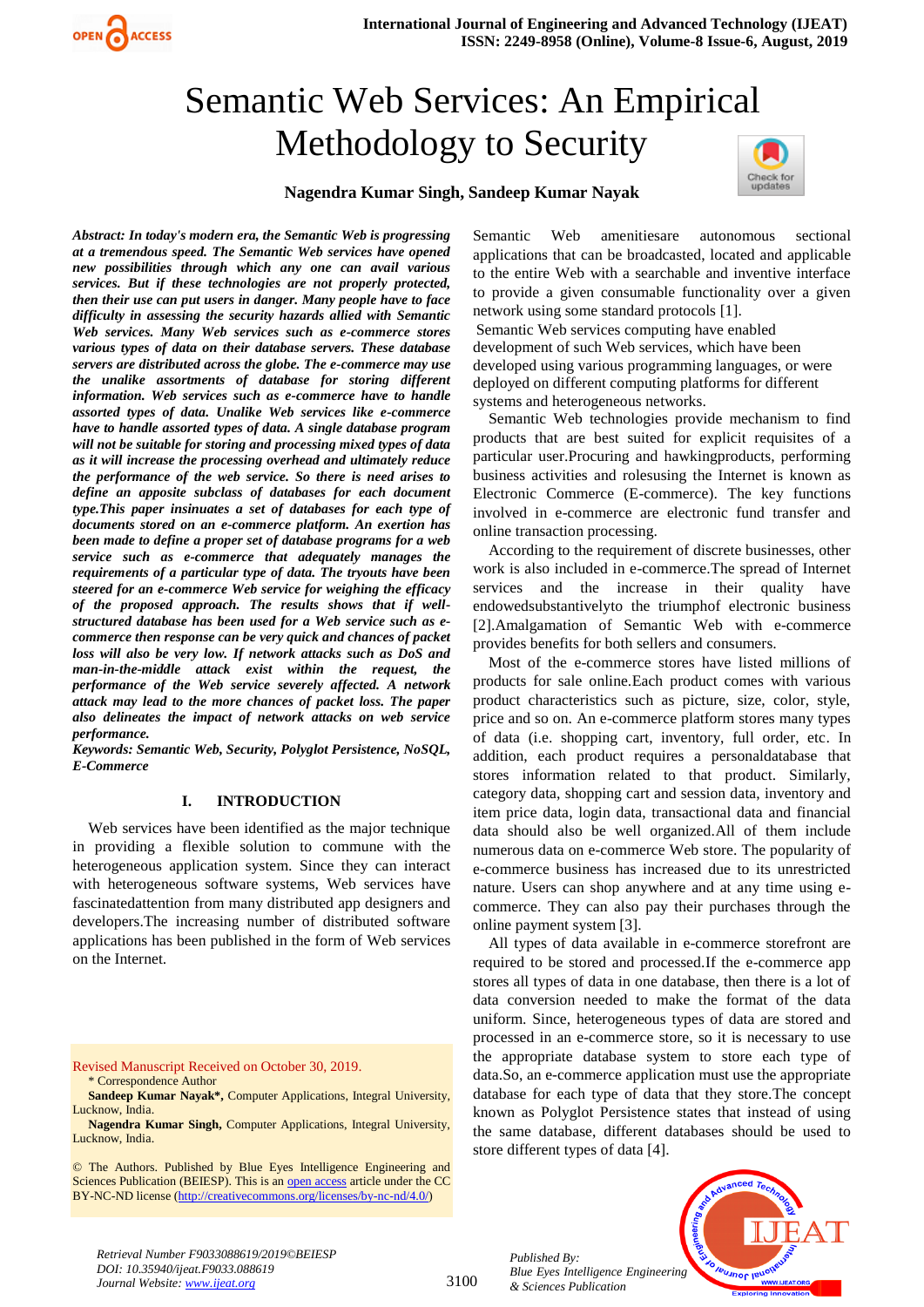This paper analyzes the effect of using the well-structured and messy database approach for a Web service. It provides a arcaneintuitioninto the effect of how a well-structured database can portentouslyimproves the performance of a Web service.

The result also shows that the well-structured database approach is fartherstalwartand productive than messy database approach. Apart from that, efforts are made to show the effect of network attack on the pursuance of the Web service.

The paper is organized as follows. Related research in the field of e-commerce and Semantic Web is illustrated in section II. Methodology of research work has been given in section III. Section IV briefly describes the result and discussions of the study. Finally, the conclusion and future work is given in Section V.

## **II. RELATED WORK**

Herminio García-González, José Emilio Labra Gayo and MPuerto Paule-Ruiz [5] have described a new educational tool that relies on semantic Web technologies to teach text content.A research review related to the belief in the virtual world and semantic Web based on social network analysis has been reviewed in [6]. Largescale data has been analyzed within a virtual world by exploring the flow of trust in different layers of social networks with the help of Semantic Webtechnologies.The problem of knowledge base has been studies using semantic integration with crowd intelligence [7].The authors have proposed a hybrid framework for KB semantic integration considering the semantic heterogeneity of KB class structures.In [8], a method has been proposed by matching the semantic service based on word embedding thatimproves the efficiency of the service discovery.Two types of semantic services such as event-recognition and event-handling services are specified about the events and the words are matched through the evaluation of equality which is organized with word embedding.The framework has been proposed for effective search of suitable services by including information from social media [9]. The authors have insinuated a framework using various methods for measuring four social factors like semantic equality, popularity, activity, decay factor on data collected from Twitter.

Y. Huang, Y. Chai, Y. Liu, and J. Shen[10] haveproposed the next-generation platform for e-commerce, which includes people, enterprises and administrative departments. Every person, enterprise and administrative department has a personal portal to do information synchronization, issue supplies, satisfy demand and fulfill social interaction. A mining-oriented sentimental equality analysis approach is followed to discover the similarities and trust of the users in the e-commerce system [11].A block-based generalized autonomous transaction settlement system for e-commerce is given in [12]. Data mapping approach based on polyglot persistence has been proposed in [13]. In the cloud environments, a mediated-based component has been proposed to successfully execute complex queries on many data stores [14]. The authors [15] have laid a hypothetical framework to separate the

physiognomies of fraud transactions, which include personal and indicators that are related to transaction.

## **III. METHODOLOGY**

Database is one of the oldest techniques used in computer systems. Database Management System (DBMS) offers modernized relational plans that are well designed for transactional applications as well as non-related systems and are the only streaming-oriented technologies for faster analytics [16].Users have a diverse collection of DBMS technologies that meet their needs for online, social, mobile, analytics, embedded, real-time and cloud applications. During the last decade, alternate forms of databases (for example, NoSQL) have emerged, which were born for the excessive use of internet leviathans such as Yahoo, Google and Facebook.Today, social media, e-commerce, mobile computing and internet off things are becoming ubiquitous and simultaneously creating huge amounts of data. Data is not only in large amounts, but also includes velocity, it means that the data is changing at very fast speed and includes diversity, which means that it includes both systematizedand amorphousdata. Therefore, developers are looking for a different way to store and access data faster.In today's scenario, it becomes necessary to use different databases to store different types of data.

#### *A.Disparate Data Storage Necessities*

Traditional RDBMS provides anexpedient tactic to store and access data based on a predefined structure that can be generalized to optimize storage and performance.Although RDBMS was first conceived in terms of transaction systems, but they have also been successful for analytical applications and Online Analytical Processing (OLAP). RDBMS also has some inherent shortcomings such as it is not found to be feasible to use RDBMS in transactional and analytical applications.

But in some cases the use of relational databases such as data related to social services, transaction data and processing of e-commerce data becomes very expensive and complex [17]. For the bygonefeweons, other forms of NoSQL (Not Only SQL) and other non-relational databases have emerged as useful alternatives to RDBMS [18]. These databases become very popular alternatives of RDBMSso that their alleged rigidity and performance situation can be avoided. NoSQL database handles unstructured data, emails, documents and social media content easily and efficiently [19]. NoSQL provides efficient storage access to process large data. NoSQL is a great option for database storage because the NoSQL database server can be easily extended and can be imitated on a different database server efficiently.Using a single database for all types of data can usually make any application non-executable because there are different types of data, such as transaction data, session information, data about the customer's searching pattern, and information about the products purchased by them etc [20]. RDBMS gives good results when applied there where different data relationships exist. RDBMSs performance decreases if the data is unstructured or the volume is large.



*Retrieval Number F9033088619/2019©BEIESP DOI: 10.35940/ijeat.F9033.088619 Journal Website: www.ijeat.org*

3101

*Published By: Blue Eyes Intelligence Engineering & Sciences Publication*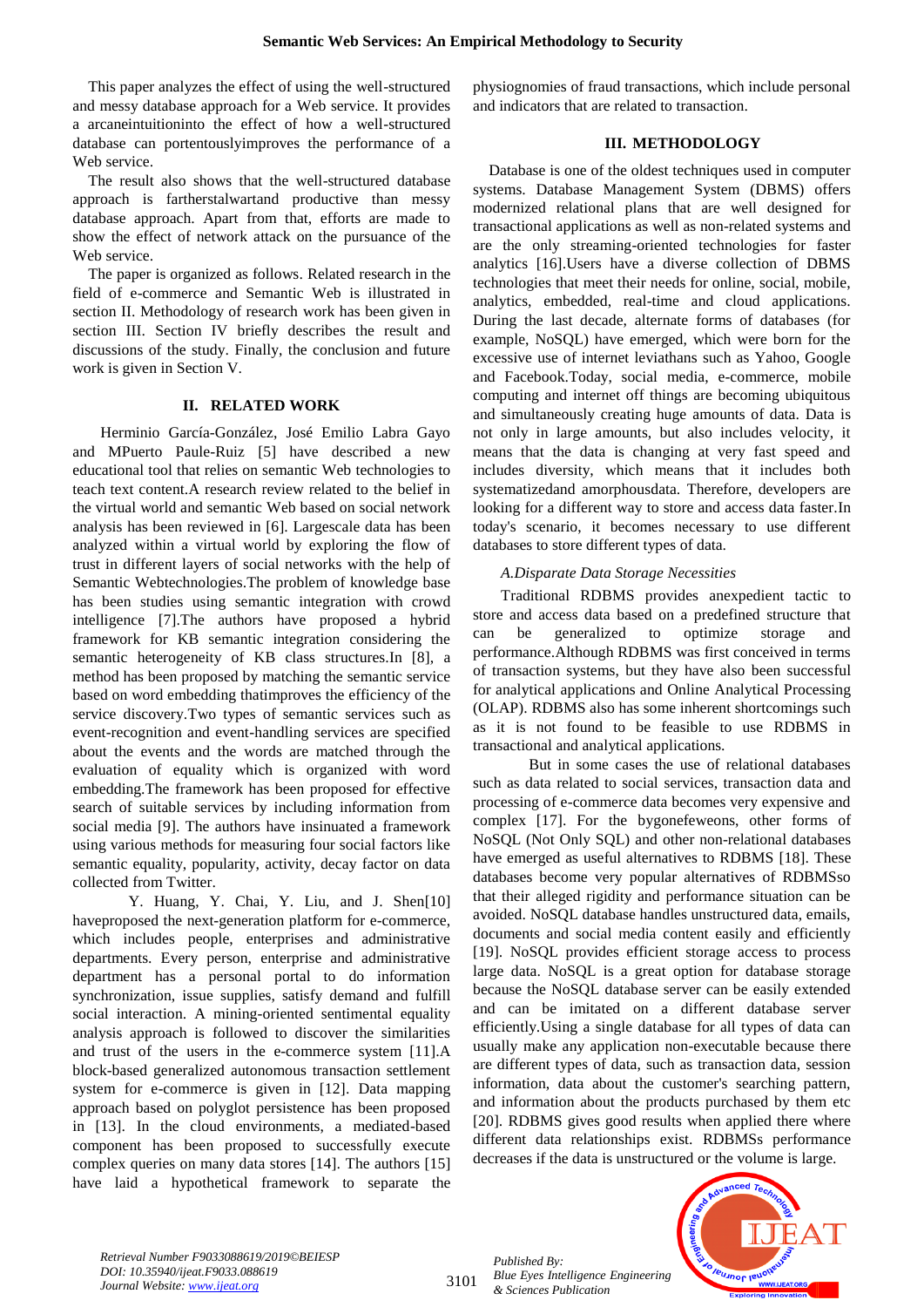

Scalability is an imperative consideration for apiecee-commerce platform. E-commerce sites are very rich with content. They stores diversified product information, rich images, session information and login info, shopping cart information, order information, customer information and seller information. They have to sustain stable availability and execution of e-commerce application across the globe for millions of people of geographically distributed shoppers and customers.

## *B. Dispersed Database Approach*

Polyglot persistence implies using disparatedatabase systems inwarda specific application domain with each system dealing different serviceable and non- serviceable requirements [21]. In a Web service environment such asecommerce, a single database would not sufficient to attain heterogeneous data requirement. Instead of using the same database to sustainassortedtypes of data, it should be saved in groups of different databases. An e-commerce Web service will have to handle unalikevariationsof data such as shopping cart and session data, completed order data and their transactional and tracking data, inventory management data, customer social graph and their buying and searching pattern data, product catalog data, analysis and reporting data etc. Thus, it is not feasible to store all these data in a single database. In this paper, disperseddatabase methodologyhas been pursued for storing diversified information available on an e-commerce platform. The proposed approach uses the combination of traditional RDBMS with NoSQL databases for storing e-commerce data. The need of a particular type of database type for specific requirement has been shown in table I.

#### **IV. RESULT AND DISCUSSION**

In this approach, different databases have been propositionedfor different work purposes. As avowederstwhile, the use of samedatabase to handle all types of data may produce processing overhead. So, there is need to use different database for each type of data that a Web service such as e-commerce may handle. Keeping in mind these considerations, the well-structured database design has been followed for a Web service for handling dispersed data available on that Web service. A test database has been used from Badhalia Gems, an e-commerce Web service that provides online shopping of stones.

|  |  | Table- I: Database requirement |
|--|--|--------------------------------|
|  |  |                                |

| <b>Functionality</b>                                          | <b>Issues</b>                                                                                                                                                            | <b>Database</b>                            |
|---------------------------------------------------------------|--------------------------------------------------------------------------------------------------------------------------------------------------------------------------|--------------------------------------------|
| User Sessions, User<br>Activity Log. Social<br>Media Analysis | Prerequisite of speedy retrieval<br>for read and write operations,<br>writes high volumes of data on<br>multiple nodes and does not<br>necessity to be enduring          | K ind<br>Kev-<br>Value<br>type<br>database |
| Transactional Data<br>Reporting Data.                         | Needs Transactional updates.<br>Tabular data. SOL interface<br>works fittingly with reporting<br>tools.                                                                  | <b>RDBMS</b>                               |
| Product Log data<br>Shopping Cart data                        | Oodles of read operation and<br>sporadic write. Products form<br>natural accumulates, Highly<br>accessibility amid manifold<br>whereabouts. Can unify erratic<br>writes. | Document                                   |
| Recommendations<br>and Suggestions                            | Fast link traversing between<br>friends, product purchases and<br>ratings.                                                                                               | Graph                                      |

**Table II: Sample well-structured database**

| Purpose                | Database       |
|------------------------|----------------|
| Transaction Management | <b>RDBMS</b>   |
| Product Management     | Mongo Db       |
| Cart Management        | Cassandra      |
| Product Search         | Elastic Search |

The Web service provides various services such as creating user account, managing user account, search for a product, adding product into cart, product order, order management, payment, product information and modification etc. The table II summarizes the database used in the Web service.

For example, MySQL [22] database has been used to create a new user, find existing user, update user's information and payment made by the user for their order. MongoDB [23] has been used for maintaining product catalog, Cassandra [24]has been used for managing cart information and Elasticsearch [25] has been usedfor searching the correct product queried by the user.

The SOAPSonar [26] simulator has been used to tryout the effectiveness of using the correct database for various types of data stored on the Web service. The Web service has 1000 user and each user generating at least 10 queries from each database. After analyzing the result, it is found that using the right database for correct data is more fruitful in executing the query fromthe database. In this case, the response is very fast from the database when there is a heavy or small kind of database and there is no attack within the network. The fig.1 shows the findings after analyzing the simulator result.The result clearly shows there are very small numbers of packet loss for each type of database queries submitted by the user.



**Fig. 1.Users (in thousand) Vs Packet Loss for Wellstructured Database**



*Retrieval Number F9033088619/2019©BEIESP DOI: 10.35940/ijeat.F9033.088619 Journal Website: www.ijeat.org*

*Published By:*

*& Sciences Publication*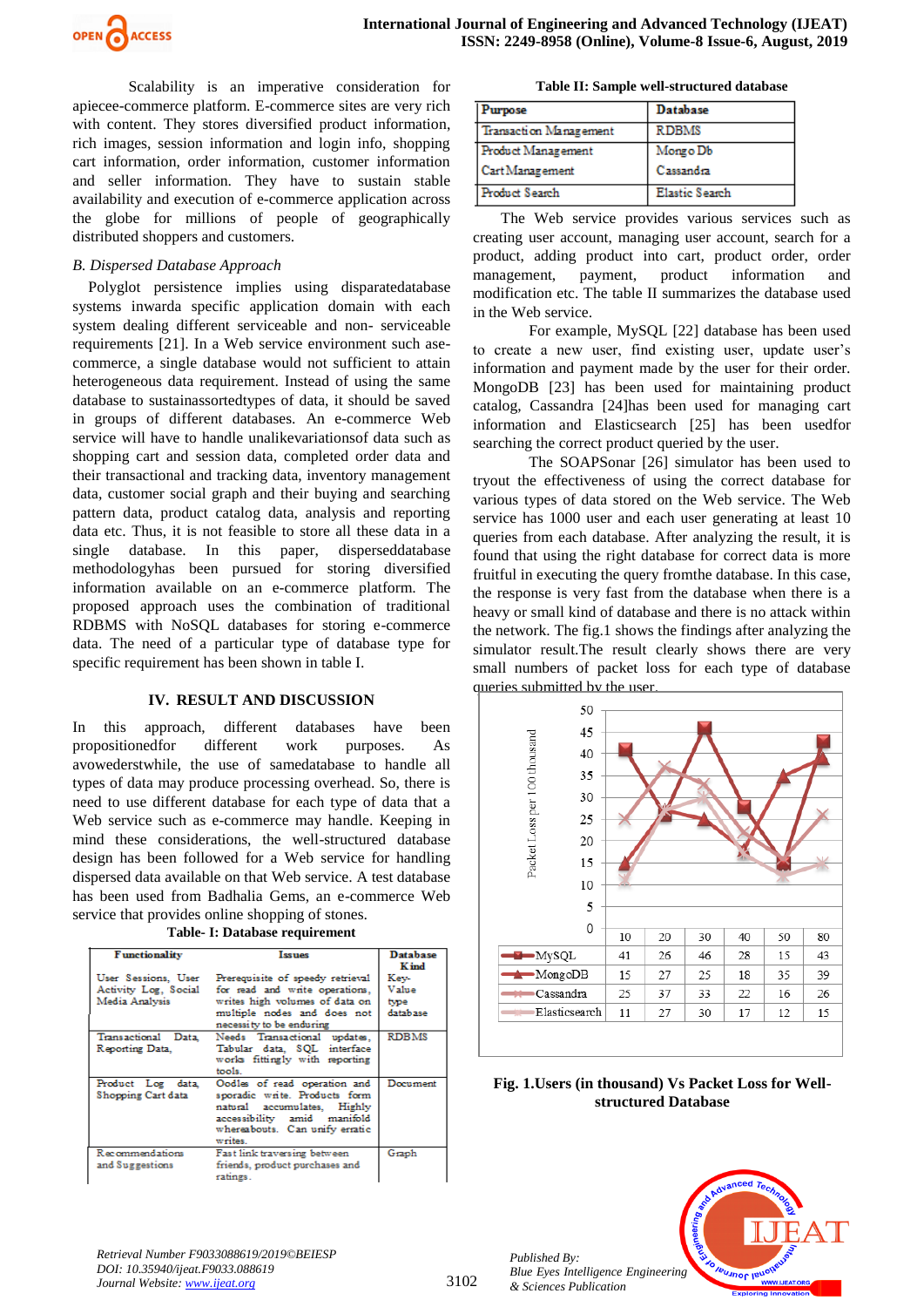#### **Table- III: Sample Messy Database**

| <b>Purpose</b>                | <b>Database</b> |
|-------------------------------|-----------------|
| <b>Transaction Management</b> | Mongo DB        |
| Product Management            | <b>RDBMS</b>    |
| Cart Management               | Elasticsearch   |
| Product Search                | Cassandra       |



# **Fig. 2.Users (in thousand) Vs Packet Loss for Messy Database**

In another scenario, when using the messy database design the result varies very significantly from previous result. For example, For example, MongoDB database has been used to construct a newfangled user, find existing user, update user's information and payment made by the user for their order. MySQL has been used for maintaining product catalog, Elasticsearch has been used for managing cart information and Cassandra has been used searching the correct product queried by the user. Table III shows the sample databases.

In this case when the user generates any type of query to find the data, the user gets a reply after executing the query from the database with some delay or mostly negative feedback. In a situation, assuming that the products are placed in RDBMS and the product does not have structure data, the storage will be very difficult. If a network attack is also available in this situation, the database has no chance of obtaining accurate results from the server.

The results are exhibited in fig. 2. It is clearly shown that the effect of using messy database design is drastic over the recitation of the Web service and number of packets loss also increased immensely. Now, it is said that the use of well-structured database has been proven to be more effective compared to using unstructured databases for a Web service.

## A. Attack Injection

User can generate POST, GET, UPDATE, PUT requests through Web service interface. Each time a database has to be hit by a query that is object oriented or a database query



# **Fig. 3.Users (in thousand) Vs Packet Loss for Well Structured Database with DoS attack**



#### **Fig. 4.Users (in thousand) Vs Packet Loss for Messy Database with DoS attack**

to execute the user's request. User requests always travel through a network to reach the Web service server. In the network, the request submitted to the Web service server in the network can have significant opportunities for attack. Such network attacks can be of two types. The first type is passive, it is when sensitive information is examined and monitored, potentially compromising the security of enterprises and their customers or active, in which the information is replaced by a hacker or completely destroyed.

The effect of the attack has been analyzed by including the DoS attack in the request submitted by the user to the Web service. The result clearly indicates that packet loss increased heavily for both type of approach i.e. structured database and messy database.

*Published By: Blue Eyes Intelligence Engineering & Sciences Publication* 



*Retrieval Number F9033088619/2019©BEIESP DOI: 10.35940/ijeat.F9033.088619 Journal Website: www.ijeat.org*

3103